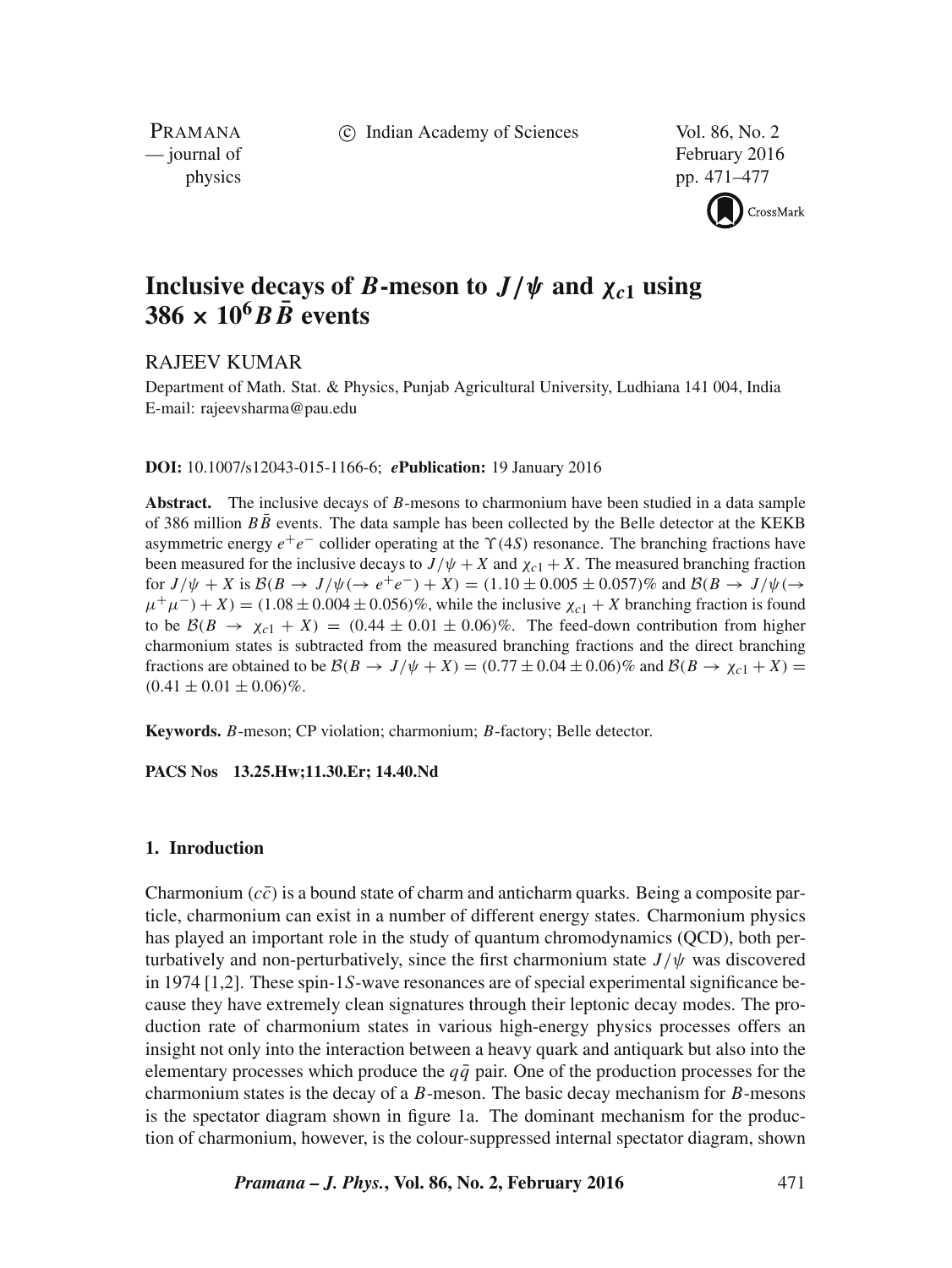

Figure 1. The spectator diagrams for *B*-meson decays.

in figure 1b. Inclusive decays of B-mesons to charmonium states provide a testing ground for QCD calculations of quark dynamics. The factorization formulation [3] of nonrelativistic QCD (NRQCD) provides a rigorous theoretical framework for the description of heavy quarkonium production and decay, predicting the existence of colour-octet processes in nature [4,5]. In this approach, production rates are expressed as the multiplication of perturbatively calculable patronic cross-section and non-perturbative constants called NRQCD matrix elements [6]. The reconstruction and study of charmonium states viz.,  $J/\psi$ ,  $\psi$ (2S) and  $\chi$ <sub>c1</sub> in B decays is a crucial component of the measurement of timedependent CP-violating asymmetries [7,8] and other tests of the Standard Model [9].

In this paper, inclusive branching fraction measurements of B decay to the  $J/\psi$  and  $\chi_{c1}$  states have been performed using the  $J/\psi \to \ell^+ \ell^-$  and  $\chi_{c1} \to J/\psi (\to \ell^+ \ell^-) \gamma$ decays, where the lepton  $\ell$  may be either an electron or a muon.

#### **2. The KEKB accelerator and Belle detector**

The KEKB accelerator [10] is an asymmetric-energy  $e^+e^-$  collider designed to produce a large number of  $B\bar{B}$  pairs at a center-of-mass energy of  $\sqrt{s} = 10.58$  GeV, corresponding to the mass of the  $\Upsilon(4S)$  resonance. This resonance is a bound state of  $b\bar{b}$  quarks and its rest energy of  $10.58 \text{ GeV}$  is just above the threshold of  $B$ -meson pair production. It decays exclusively into quantum mechanically entangled  $BB$  pairs. The positrons use a low-energy ring (LER) with energy  $E^+ = 3.5$  GeV and a current of about 1600 mA. The electrons use a high-energy ring (HER) with energy  $E^- = 8.0$  GeV with a current of 1200 mA. As a result of the energy asymmetry, the  $\Upsilon(4S)$  resonance is not at rest in the lab frame. It is boosted and this boost causes a spatial separation of the produced B-mesons and provides a chance to measure the difference in the decay times of the B-mesons.

The Belle detector is a large solid-angle magnetic spectrometer which is situated at the interaction point (IP) of KEKB accelerator. Closest to the IP is a silicon vertex detector (SVD), surrounded by a 50-layer central drift chamber (CDC), an array of aerogel Cherenkov counters (ACC), a barrel-like arrangement of time-of-flight (TOF) scintillation counters, and an electromagnetic calorimeter (ECL) comprising CsI(Tl) crystals. These subdetectors are located inside a superconducting solenoid coil that provides a 1.5 T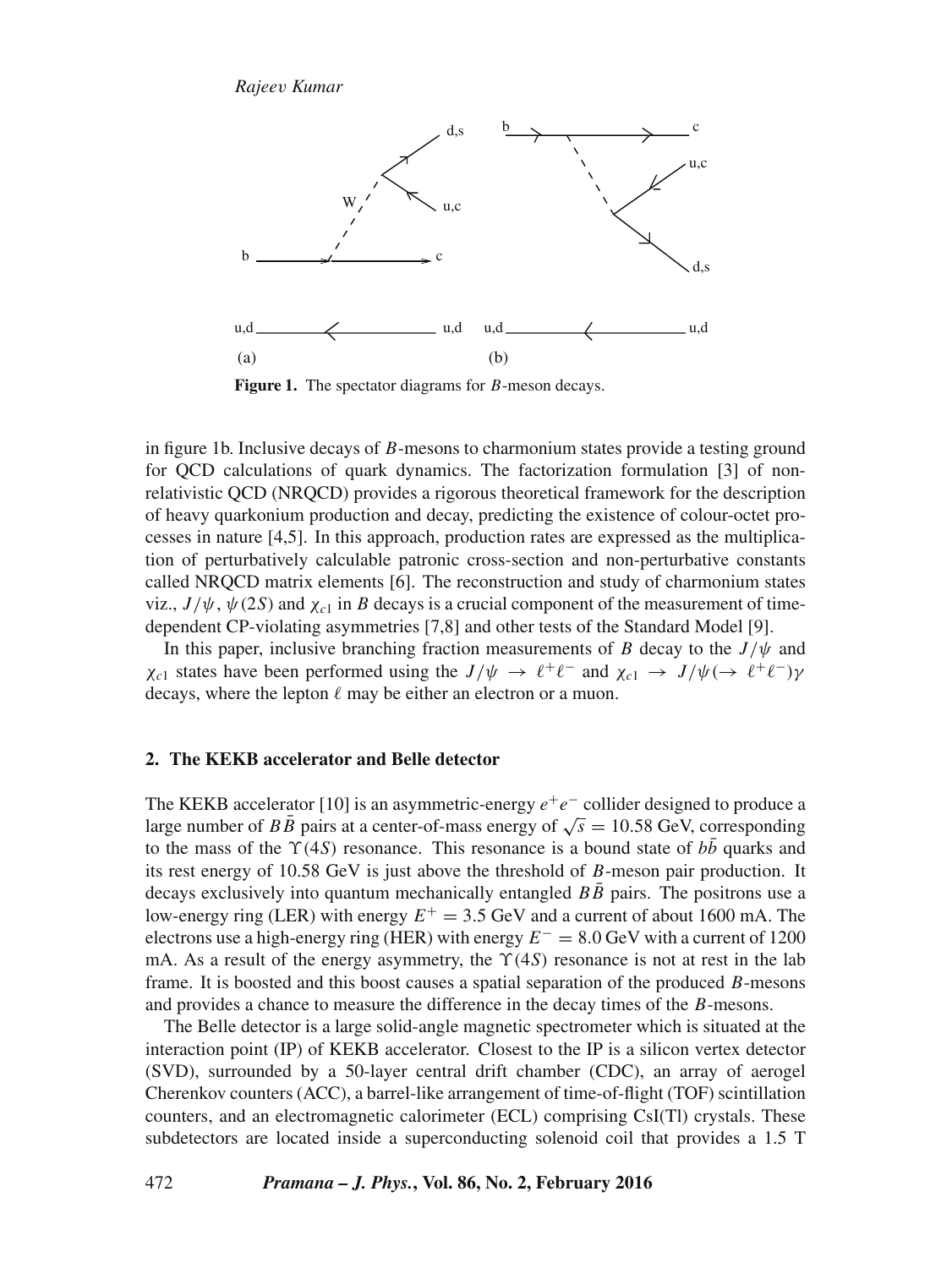magnetic field. An iron flux-return yoke located outside the coil is instrumented to detect  $K_L^0$  mesons and muons (KLM). The detector is described in detail elsewhere [11].

#### **3. Dataset and event selection**

The dataset used in this analysis consists of 386 million  $B\bar{B}$  pairs collected with the Belle detector at the KEKB asymmetric-energy  $e^+e^-$  collider: the first  $152 \times 10^6$  B-meson pairs were collected with a beam pipe of 2.0 cm radius and a three-layer SVD, and the remaining  $234 \times 10^6$  B-meson pairs with a beam pipe of 1.5 cm radius, a four-layer SVD and a small-cell inner drift chamber [12,13].

Events with B-meson candidates are first selected by applying general hadronic event selection criteria. These include a requirement on charged tracks (at least three of them should originate from an event vertex consistent with the interaction region), a requirement on the reconstructed centre-of-mass (CM) energy ( $E^{CM} > 0.2\sqrt{s}$ , where  $\sqrt{s}$  is the total CM energy), a requirement on the longitudinal  $(z$ -direction) component of the reconstructed CM momentum with respect to the beam direction  $(|p_z^{\text{CM}}| < 0.5\sqrt{s}/c)$ and a requirement on the total ECL energy  $(0.1\sqrt{s} < E_{\text{ECL}}^{\text{CM}} < 0.8\sqrt{s})$  with at least two energy clusters. To suppress continuum background, we also require that the ratio of the second and zeroth Fox–Wolfram moments [14] be less than 0.5. To remove charged particle tracks that are poorly measured or do not come from the interaction region, we require their origin within 0.5 cm in radial direction and 5 cm along the beam direction with respect to the interaction point.

## **4.** Selection of  $J/\psi$  and  $\chi_{c1}$

The  $J/\psi$  resonance is reconstructed via the decay mode  $J/\psi \to \ell^+ \ell^-$ , where  $\ell$  is the muon or the electron. For muon tracks, identification is based on track penetration depth and the hit pattern in the KLM system. A track is identified as muon track if its muon likelihood ratio  $\mathcal{R}(\mu)$  is greater than 0.1, where  $\mathcal{R}(\mu) = \mathcal{L}_{\mu}/(\mathcal{L}_{\mu} + \mathcal{L}_{\pi} + \mathcal{L}_K)$ , with  $\mathcal{L}_{\mu}, \mathcal{L}_{\pi}$  and  $\mathcal{L}_{K}$  the likelihoods for a track to be muon, pion and kaon. Electron tracks are identified by a combination of  $dE/dx$  from the CDC,  $E/p$  (E is the energy deposited in the ECL and  $p$  is the momentum measured by the SVD and the CDC) and shower shape in the ECL. In order to recover dielectron events in which one or both electrons are radiating a photon, the four-momenta of all photons within 0.05 radian of the  $e^+$  or  $e^-$  directions are included in the invariant mass calculation. The invariant mass windows are  $-0.06(-0.15)$  GeV/c<sup>2</sup> ≤  $M_{\ell^+\ell^-} - M_{J/\psi}$  ≤ 0.036 GeV/c<sup>2</sup> to select  $J/\psi$  candidates in the  $\mu^+\mu^-(e^+e^-)$  channels, where  $M_{J/\psi}$  denotes the world average of  $J/\psi$  mass [15]; these intervals are asymmetric in order to include part of the radiative tails. Vertex fit is performed for selected  $J/\psi$  candidates to improve the momentum resolution.

The  $\chi_{c1}$  state is reconstructed via the decay mode  $\chi_{c1} \to \gamma J/\psi$  with  $J/\psi \to \ell^+ \ell^-$ , where  $\ell$  is the muon or the electron. Photons are identified as ECL energy clusters that do not have a spatial match with a charged track, and that have a minimum energy of 0.060 GeV. We also reject the primary photon candidate if the ratio of the energy in the array of the central  $3 \times 3$  ECL cells to that of  $5 \times 5$  cells is less than 0.87. Finally, the  $\chi_{c1}$  state is reconstructed by combining a  $J/\psi$  candidate with momentum below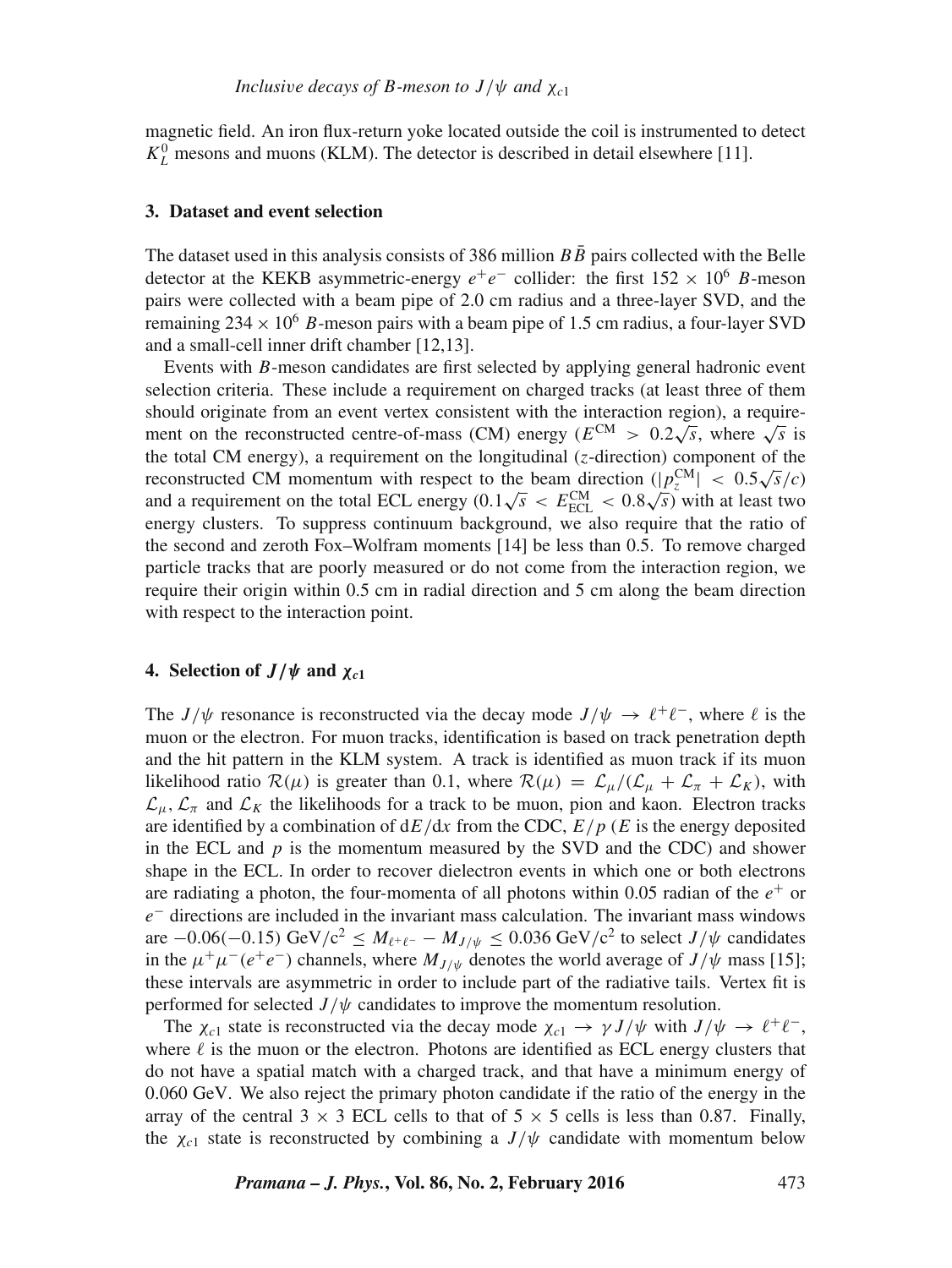*Rajee*v *Kumar*



**Figure 2.** The mass difference  $\Delta M(M_{\ell^+\ell^-\gamma} - M_{\ell^+\ell^-})$  distribution for the inclusive  $\chi_{c1}$  candidates. The enhancement just above the  $\chi_{c1}$  mass region is due to  $\chi_{c2}$ .

2.0 GeV/c in the CM frame with a selected photon; to suppress  $\pi^0 \rightarrow \gamma \gamma$ , we veto photons that, when combined with another photon in an event, satisfy 0.110 GeV/c<sup>2</sup>  $\leq$  $m_{\gamma\gamma} \leq 0.150 \text{ GeV}/c^2$ . The  $\chi_{c1}$  candidates are selected by requiring the mass difference  $(\Delta M = M_{\ell^+ \ell^- \gamma} - M_{\ell^+ \ell^-})$  to lie between 0.370 GeV/c<sup>2</sup> and 0.438 GeV/c<sup>2</sup>. The parameter  $\Delta M$  is used to extract the signal yield so that the distribution is primarily dominated by the gamma energy resolution. The  $\Delta M$  distribution is shown in figure 2.

## **5. Results**

The signal reconstruction efficiency is the fraction of reconstructed signal events which pass all the event selection criteria. The efficiency is estimated from pure Monte Carlo (MC) samples, where events are generated by using EvtGen [16]. The response of the Belle detector is simulated using GEANT4-based program which accommodates the geometry of each detector component [17]. The reconstruction efficiency for  $J/\psi \rightarrow$  $\ell^+\ell^-$  (where  $\ell = \mu$  or  $e$ ) is determined by performing a fit to the  $J/\psi$  mass distribution and that for  $\chi_{c1} \to J/\psi \gamma$  is determined by performing a fit to the  $\Delta M(\chi_{c1} - J/\psi)$  mass distribution. We obtained reconstruction efficiencies  $(40.5 \pm 0.5)\%$  and  $(44.9 \pm 0.6)\%$  for the  $J/\psi \to e^+e^-$  and the  $J/\psi \to \mu^+\mu^-$  decay modes, respectively, and  $(37.3 \pm 0.3)\%$ for the  $\chi_{c1} \rightarrow J/\psi \gamma$  mode, where the error is due to the statistics of the MC sample.

The signal yield is extracted by performing a binned maximum likelihood fit to the  $J/\psi$  mass distribution of the selected candidates. For inclusive  $B \to J/\psi + X$  mode, we fit the distribution with a crystal ball function for the signal and a third-order Chebyshev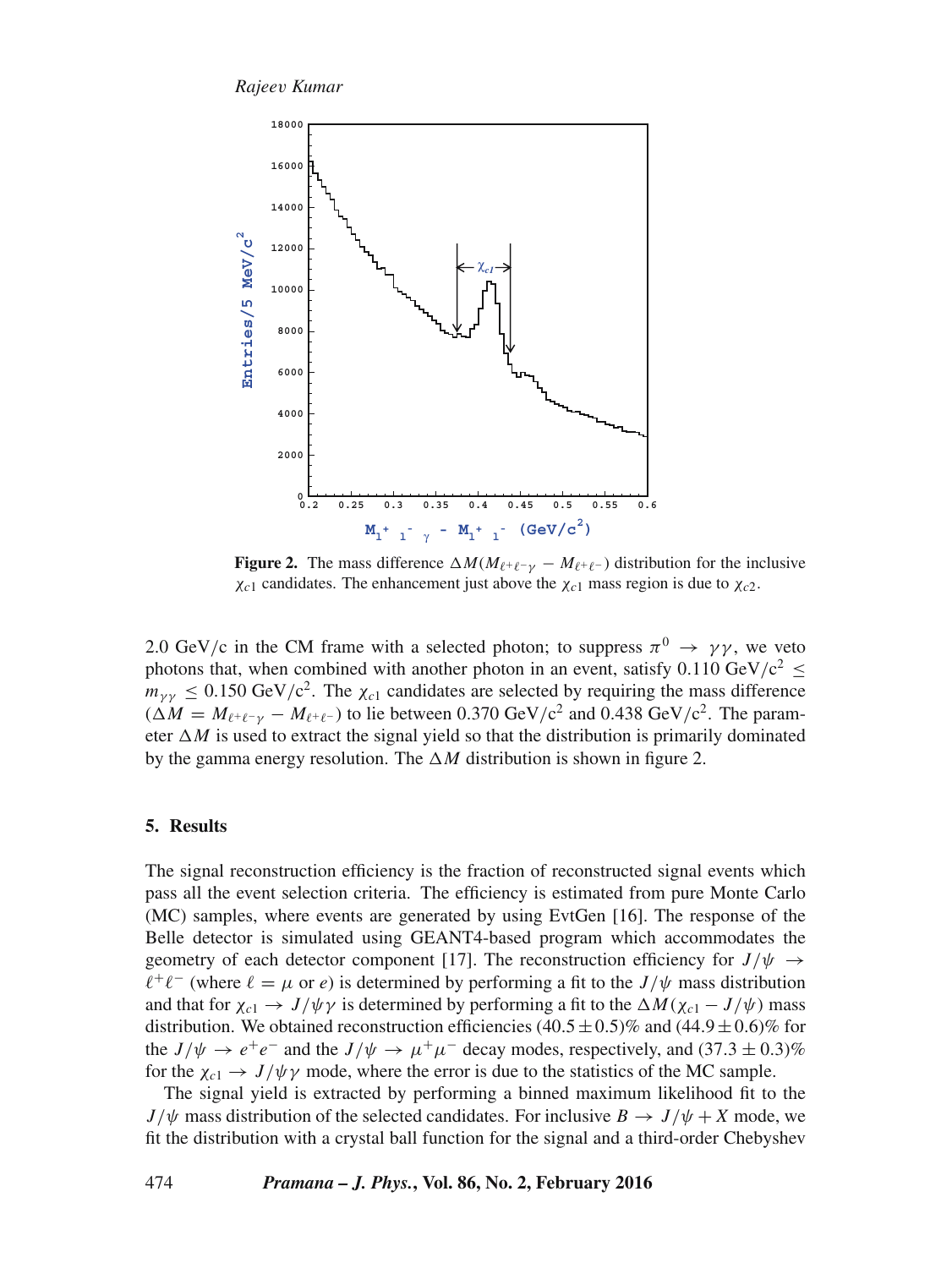polynomial for the combinational background as shown in figure 3. A yield of  $102559.0\pm$ 456.9 events is obtained for the  $J/\psi \rightarrow e^+e^-$  mode and 111442.47  $\pm$  392.7 events for the  $J/\psi \rightarrow \mu^+\mu^-$  mode.

For inclusive  $B \to \chi_{c1} + X$  mode, a binned maximum likelihood fit is performed to the  $\Delta M$  mass distribution, as shown in figure 2. A clear  $\chi_{c2}$  peak can also be seen next to a larger peak due to  $\chi_{c1}$ . The signal yield is extracted by fitting the distribution to two crystal ball line function and a third-order Chebyshev polynomial for the combinatorial background. The signal line shape parameters of the second crystal ball function viz., width, mean and tail parameters are allowed to float in this fit with the following constraints: the difference between the means is fixed to the known  $\chi_{c1} - \chi_{c2}$  mass difference; the MC expected ratio of widths is taken into account by fixing the width to 1.1 times the width of  $\chi_{c1}$ , which is consistent with higher average photon energy; and the tail parameters are fixed to that obtained from MC study. The obtained signal yield is  $25506.84 \pm 338.34$  events (figure 4).

The branching fraction (B) for the  $B \to J/\psi(\chi_{c1}) + X$  decay mode is calculated as follows:

$$
\mathcal{B} = \frac{N_{\text{sig}}}{\epsilon \times N_{B\bar{B}} \times \mathcal{B}_{\text{sec}}},\tag{1}
$$

where  $N_{\text{sig}}$  is the observed signal yield,  $\epsilon(N_{B\bar{B}})$  is the reconstruction efficiency (number of B-mesons in the data sample) and  $B_{\text{sec}}$  is the secondary branching ratio. We use the daughter branching fractions published in ref. [15]. Production of neutral and charged B-meson pairs in  $\Upsilon(4S)$  decay is assumed to be equal.

The systematical uncertainties are summarized in table 1. Significant sources of systematic uncertainty are in the tracking efficiency (1.0% per track), lepton identification  $(2.0\%$  per lepton track), photon detection efficiency  $(2.0\%)$  and daughter branching fractions (0.7% for  $J/\psi \to \ell^+\ell^-$ , 12.2% for  $\chi_{c1} \to J/\psi (\to \ell^+\ell^-) \gamma$ ). The total systematic error is the sum of all these uncertainties in quadrature.

The resulting branching fraction is  $(1.10 \pm 0.005 \pm 0.057)\%$  for  $B \to J/\psi (\to e^+e^-) +$ X and  $(1.08 \pm 0.004 \pm 0.056)$ % for  $B \to J/\psi (\to \mu^+ \mu^-) + X$ , where the first error is



**Figure 3.** The fitted invariant  $J/\psi$  mass distribution for (**a**)  $J/\psi \rightarrow e^+e^-$  and (**b**)  $J/\psi \rightarrow \mu^+\mu^-$ . The blue and red curves show the signal and the polynomial background component of the fit, respectively.

*Pramana – J. Phys.***, Vol. 86, No. 2, February 2016** 475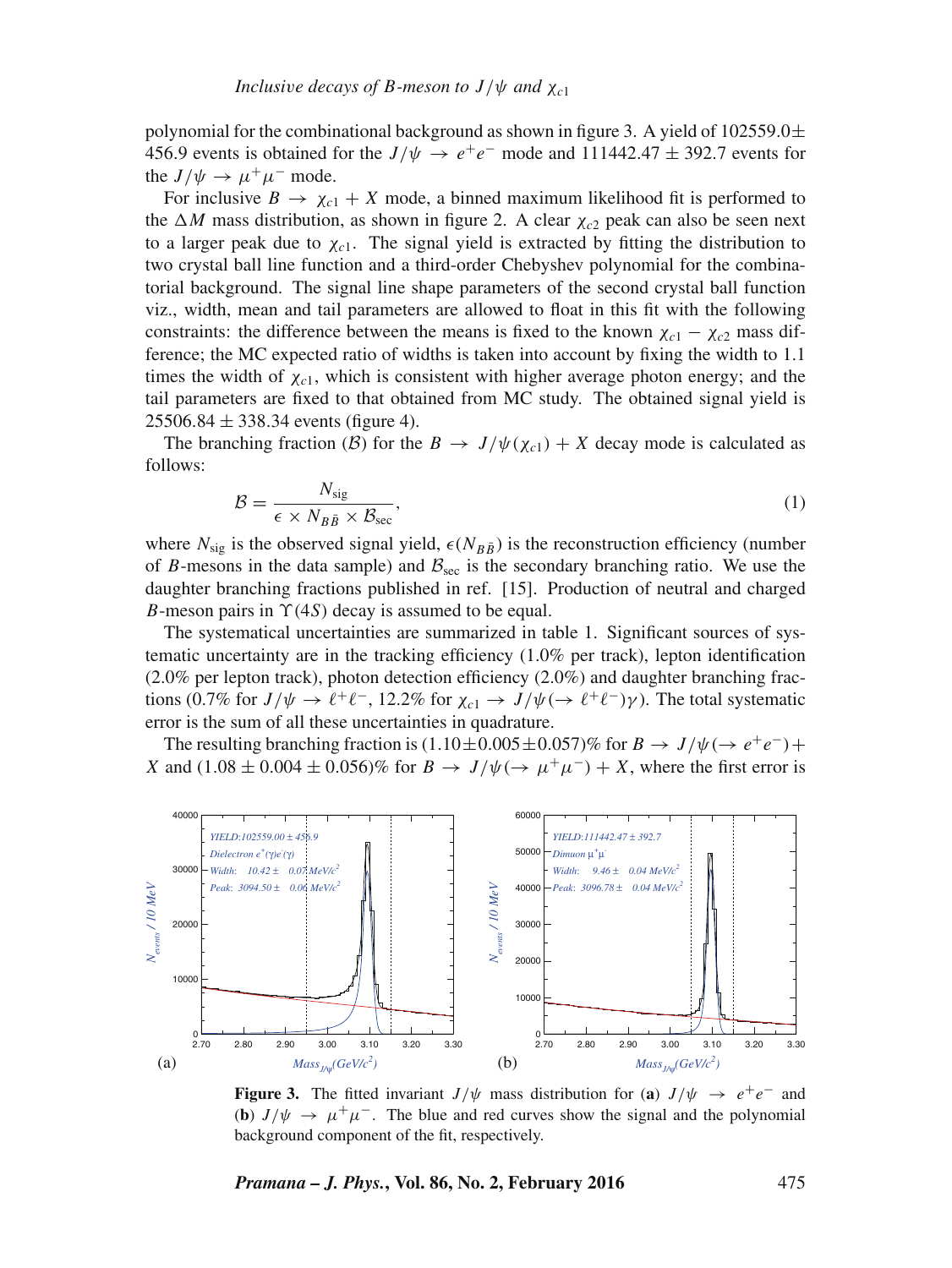

**Figure 4.** The mass difference  $\Delta M(M_{\ell^+\ell^-\gamma} - M_{\ell^+\ell^-})$  distribution for the inclusive  $\chi_{c1}$  candidates. The enhancement just above the  $\chi_{c1}$  mass region is due to  $\chi_{c2}$ .

statistical and second is systematic. The combined branching fraction for inclusive  $B \rightarrow$  $J/\psi + X$  decay mode is  $\mathcal{B}(B \to J/\psi + X) = (1.09 \pm 0.003 \pm 0.057)\%$ . However, some of the  $B \to J/\psi + X$  decay results from the 'feed-down' from higher mass states such as  $\chi_{c1}(\to J/\psi\gamma)$ ,  $\chi_{c2}(\to J/\psi\gamma)$  and  $\psi(2S)(\to J/\psi\gamma)$ ; which are not forbidden by the factorization. The direct decay rate to  $J/\psi + X$  state is determined by subtracting the feeddown, which is estimated by using PDG values of branching fractions for  $\chi_{c1} \rightarrow J/\psi \gamma$ ,  $\chi_{c2}(\rightarrow J/\psi \gamma)$  and  $\psi(2S)(\rightarrow J/\psi \gamma)$ . The resultant direct branching fraction for the inclusive  $B \to J/\psi + X$  mode is  $\mathcal{B}(B \to J/\psi + X) = (0.77 \pm 0.04 \pm 0.06)\%$ .

The measured value of the inclusive  $B \to \chi_{c1} + X$  branching fraction is  $\mathcal{B}(B \to \chi_{c1} + X)$  $\chi_{c1}$  + X) = (0.44  $\pm$  0.01  $\pm$  0.06)%, where the first error is statistical and second is systematic. The measured branching fraction also includes 'feed-down' contribution from higher mass state  $\psi(2S)(\rightarrow \chi_{c1}\gamma)$ . The direct branching fraction comes out to be  $\mathcal{B}(B \rightarrow$  $\chi_{c1}$  + X) = (0.41  $\pm$  0.01  $\pm$  0.06)%, where feed-down contribution, which is estimated based upon PDG value of branching fraction for the  $\psi(2S) \rightarrow \chi_{c1} + X$  decay, is also subtracted from the measured value of the branching fraction.

| Source                       | Uncertainty $(\% )$<br>$B \to J/\psi + X$ | Uncertainty $(\% )$<br>$B \rightarrow \chi_{c1} + X$ |
|------------------------------|-------------------------------------------|------------------------------------------------------|
| Tracking error               | 2.0                                       | 2.0                                                  |
| Lepton identification        | 4.0                                       | 4.0                                                  |
| $\nu$ detection              | 2.0                                       | 2.0                                                  |
| MC statistics                | 1.0                                       | 1.0                                                  |
| $N_{B\bar{B}}$               | 1.2                                       | 1.2                                                  |
| Daughter branching fractions | 0.7                                       | 12.2                                                 |
| Total                        | 5.2                                       | 13.2                                                 |

**Table 1.** Summary of systematic errors on branching fraction.